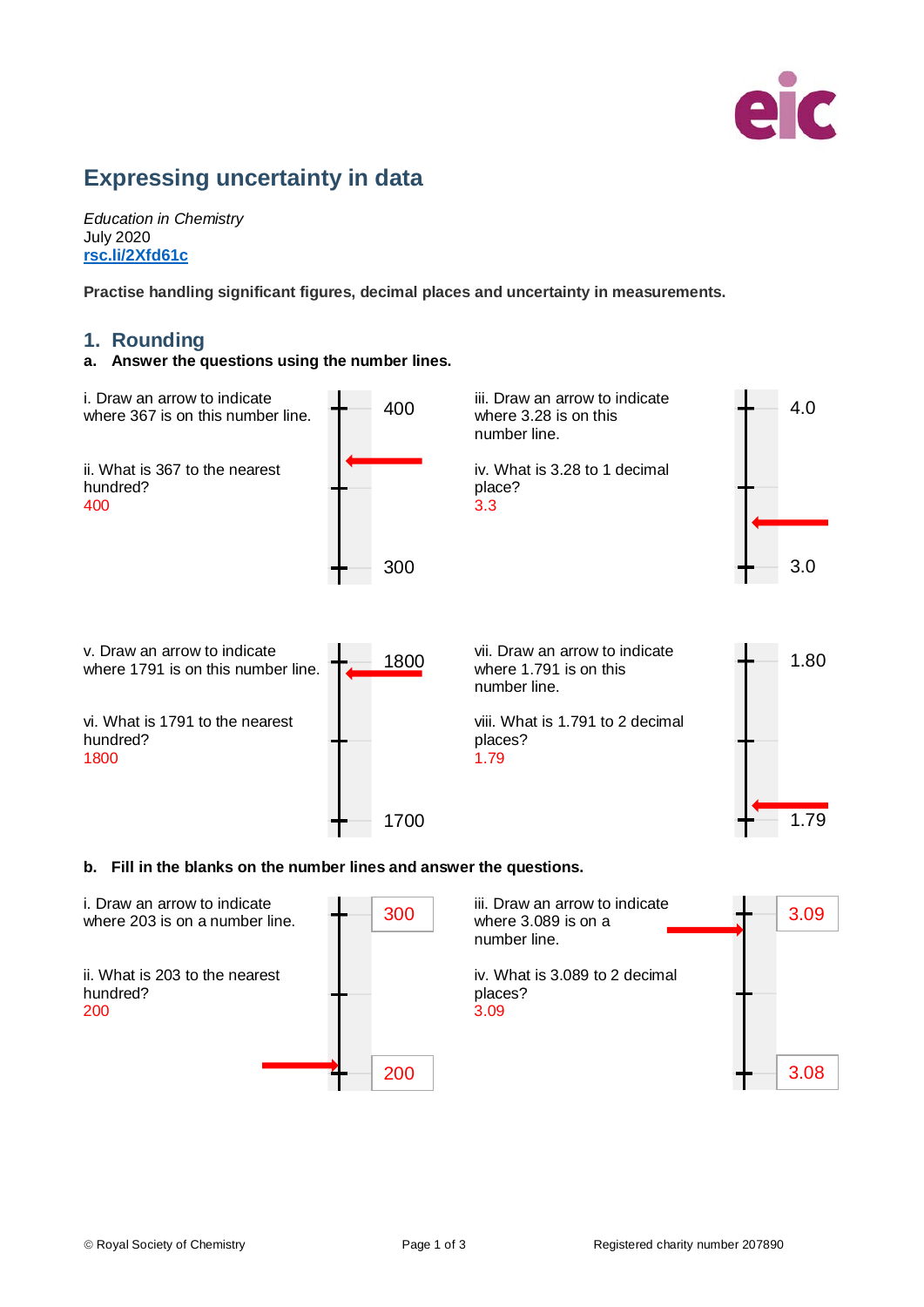**c. Circle the number that is the nearest 1000, 100 and 10 to the number mentioned in each question and indicate whether it is rounded up or down.**

| ٧ |
|---|
|   |

up or down? nearest 1000

 $(3000)$ 

| nearest | nearest |  |
|---------|---------|--|

 $\frac{10}{2530}$ 

 $\frac{100}{2600}$ 

2000 2500 2520

up down up

ii. 4458

| nearest | nearest          | nearest |
|---------|------------------|---------|
| 1000    | 100              | 10      |
| 5000    | .50 <sub>0</sub> |         |
| 4000    | 4400             | 4450    |
| down    | <b>up</b>        | up      |
|         |                  |         |

**d. Circle the number that is the nearest integer, 0.1 and 0.01 and indicate whether it is rounded up or down.**

iii. 2.527

iv. 4.458

|                | nearest | nearest | nearest |  |
|----------------|---------|---------|---------|--|
|                | integer | 0.1     | 0.01    |  |
|                |         | 2.6     | 2.53    |  |
|                |         | 2.5     | 2.52    |  |
| up or<br>down? | up      | down    | up      |  |
|                |         |         |         |  |

|                | nearest | nearest   | nearest |
|----------------|---------|-----------|---------|
|                | integer | 0.1       | 0.01    |
|                |         | F.O       |         |
|                |         |           | 4.45    |
| up or<br>down? | down    | <b>up</b> | up      |

**e. Insert the missing numbers so that the table looks like the ones above. Then, circle the number that is the nearest integer, 0.1 and 0.01 and indicate whether it is rounded up or down.**

i. 4.097

|                | nearest<br>integer | nearest<br>በ 1 | nearest<br>0.01 |
|----------------|--------------------|----------------|-----------------|
|                |                    | 4.             |                 |
|                |                    |                |                 |
| up or<br>down? | down               | up             | up              |

ii. 10.893

|                | nearest<br>integer | nearest   | nearest<br>0.01 |
|----------------|--------------------|-----------|-----------------|
|                |                    |           | 10.90           |
|                |                    | 10.8      |                 |
| up or<br>down? | up                 | <b>up</b> | down            |

#### **2. Significant figures Circle the correct answer.**

| Round 34.59 to 1 significant figure<br>a. |                                          |           |            |            |  |
|-------------------------------------------|------------------------------------------|-----------|------------|------------|--|
| A: 34                                     | B: 30                                    | C: 35     | D: 3       | E: 34.5    |  |
|                                           |                                          |           |            |            |  |
| b.                                        | Round 35,683 to 1 significant figure     |           |            |            |  |
| A: 35683                                  | B: 30000                                 | C: 40000  | D: 3       | E: 4       |  |
|                                           |                                          |           |            |            |  |
|                                           | c. Round 76.984 to 3 significant figures |           |            |            |  |
| A: 77.0                                   | B: 76.9                                  | C: 76.984 | D: 77      | E: 76      |  |
|                                           |                                          |           |            |            |  |
| d. Round 0.003865 to 1 significant figure |                                          |           |            |            |  |
| A:0                                       | B: 0.003                                 | C: 0.004  | D: 0.00387 | E: 1       |  |
|                                           |                                          |           |            |            |  |
| Round 0.003865 to 3 significant figures   |                                          |           |            |            |  |
| A: 0.00                                   | B: 0.003                                 | C: 0.004  | D: 0.00386 | E: 0.00387 |  |